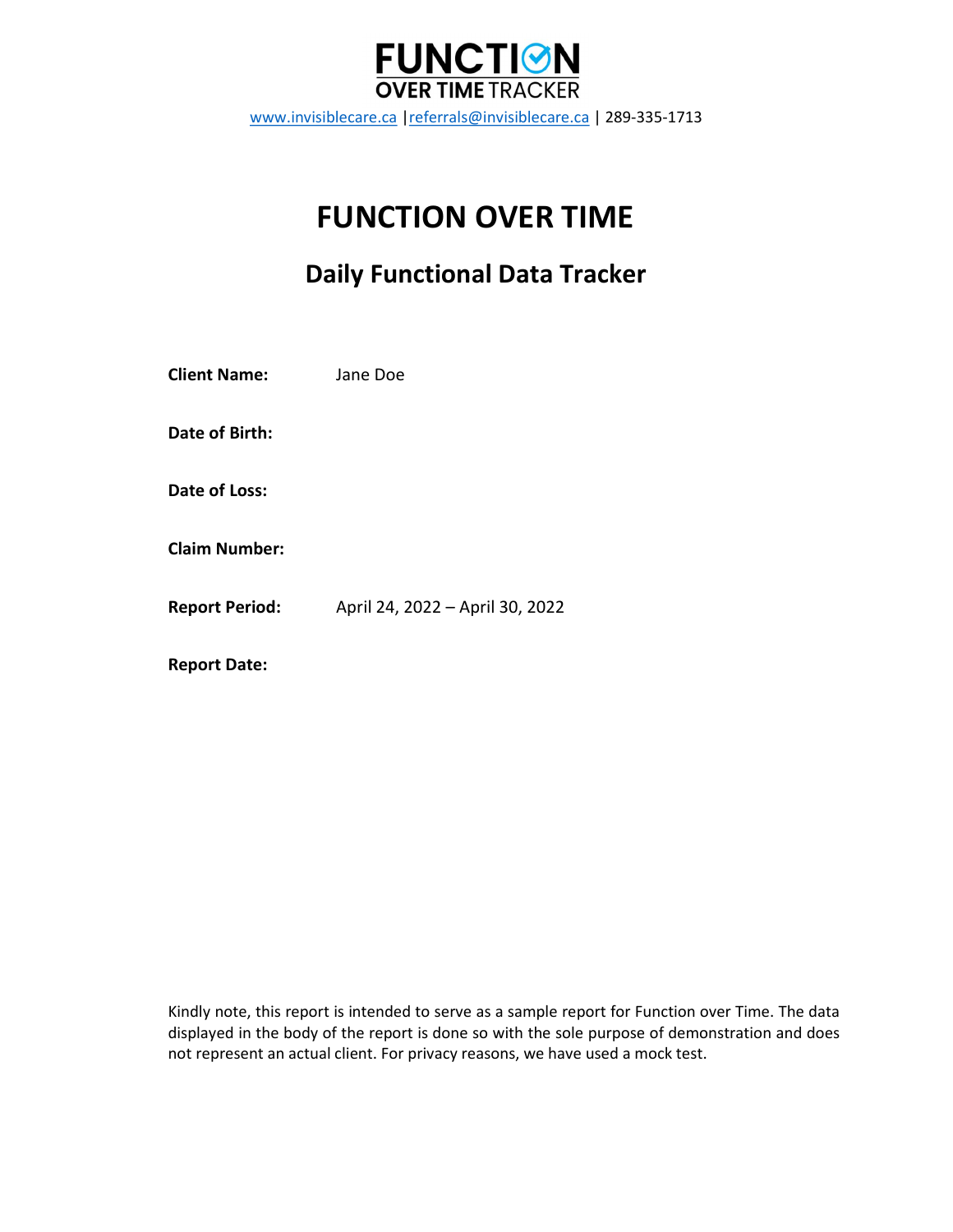#### INTRODUCTION

Function over Time is a tracking tool filled out daily by the client at sporadic times to capture real life functional abilities over a one-week period. The questions regarding task completion are presented in an unpredictable manner from 7am- midnight 7 days per week to capture real mood and adaptation of a client. Function over Time includes a hierarchy approach to produce a narrative that pulls out activities of daily living, social functioning, community engagement and symptoms management.

Task directions and questions are provided via text, calls and video through the client's cell phone at no set time or pace. This reduces the influence of the assessor to coach or "Cheerlead" and captures real time challenges the client is facing in their natural environment.

Performance in any given activity is influenced by how the activity is organized how complex the activity is, the characteristics of the environment (e.g., noise, crowd, lighting, and unfamiliar places), and whether physical and/or emotional and cognitive support is available. The multitude of factors which influence task performance cannot always be predicted or controlled, and therefore a static one off assessment or questionnaire is not always reflective of a client's function. Function over Time aims to produce a picture of real life challenges for activities of daily living completion.

By using technology to produce the task demands and questions at sporadic times in the client's natural environment allows for functional observations of the week to create a profile of the client's real life function.

The client's response is provided under each category with time and date.

#### SUMMARY OF SYMPTOMS

Function over time tracks client's reported symptoms in real time at multiple touchpoints throughout the day.

#### 1. Pain

Location: Neck, back. Frequency: Constant Associated symptoms: Neck pain radiates to both shoulders and upper back. Aggravating factors: Activity, posture, sleep Relieving factors: Epsom salt bath, rest Analysis: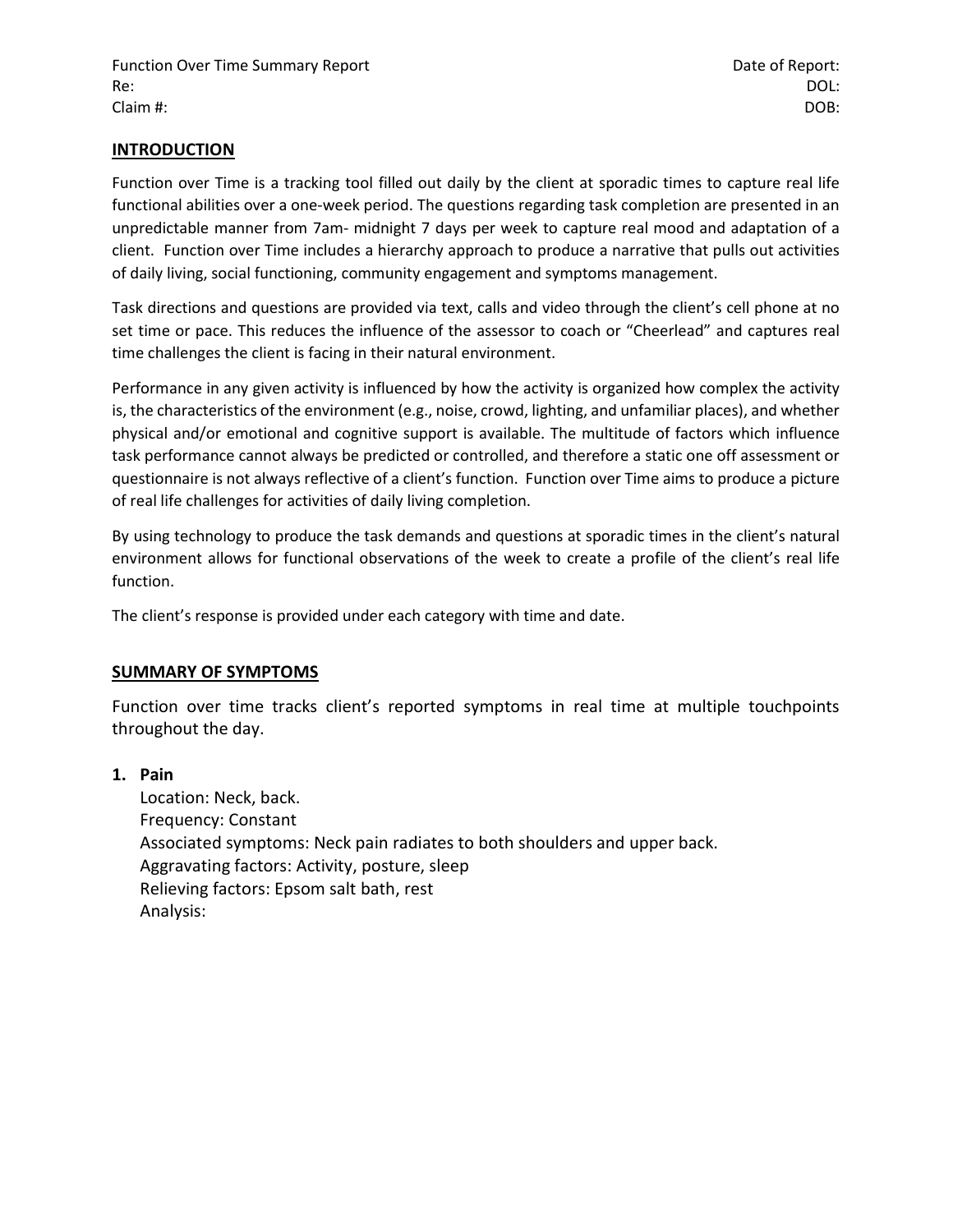

Figure 1. Pain graph depicts the frequency and severity of reported pain symptoms across the reporting period.

#### Dialogue:

| 2022/04/25 08:30 | <b>ICareSystem</b> | Ratings: Hi, Jane can you please rate your Mood for us today          |
|------------------|--------------------|-----------------------------------------------------------------------|
|                  |                    | $(0 = low, 10 = great)$ . Also, how is your pain $(0 = no pain, 10 =$ |
|                  |                    | high)? Invisible-Care                                                 |
| 2022/04/25 08:39 | Jane Doe           | My mood is 6. And pain=7                                              |
|                  |                    |                                                                       |
| 2022/04/25 09:23 | Jane Doe           | My neck pain. Causes headaches at times. Radiates to both             |
|                  |                    | shoulders and upper back                                              |
|                  |                    |                                                                       |
| 2022/04/25 20:00 | <b>ICareSystem</b> | Ratings: Jane, can you please rate your Mood for us today (0          |
|                  |                    | $=$ low, 10 = great). Also, how is your pain (0= no pain, 10 =        |
|                  |                    | high) and Fatigue right in this moment (0= no fatigue 10=             |
|                  |                    | exhausted) Invisible-Care                                             |
| 2022/04/25 20:09 | Jane Doe           | Mood 3 pain 8 fatigue 9                                               |
|                  |                    |                                                                       |
| 2022/04/25 12:58 | <b>JCad</b>        | Are you afraid activity will increase your pain? Invisible-Care       |
| 2022/04/25 12:59 | Jane Doe           | Yes I avoid doing stuffcoz I dread i II be in bed the next day        |
| 2022/04/26 08:30 | <b>ICareSystem</b> | Ratings: Hi, Jane can you please rate your Mood for us today          |
|                  |                    | (0 = low, 10 = great). Also, how is your pain (0 = no pain, 10 =      |
|                  |                    | high)? Invisible-Care                                                 |
| 2022/04/26 08:39 | Jane Doe           | Mood 6 pain 8                                                         |
| 2022/04/26 08:52 | <b>ICareSystem</b> | Your pain is high today - anything seem to be affecting it?           |
| 2022/04/26 08:57 | Jane Doe           | Poor sleep. Got maybe 3 hours                                         |
|                  |                    |                                                                       |
| 2022/04/26 20:00 | <b>ICareSystem</b> | Ratings: Jane, can you please rate your Mood for us today (0          |
|                  |                    | $=$ low, 10 = great). Also, how is your pain (0= no pain, 10 =        |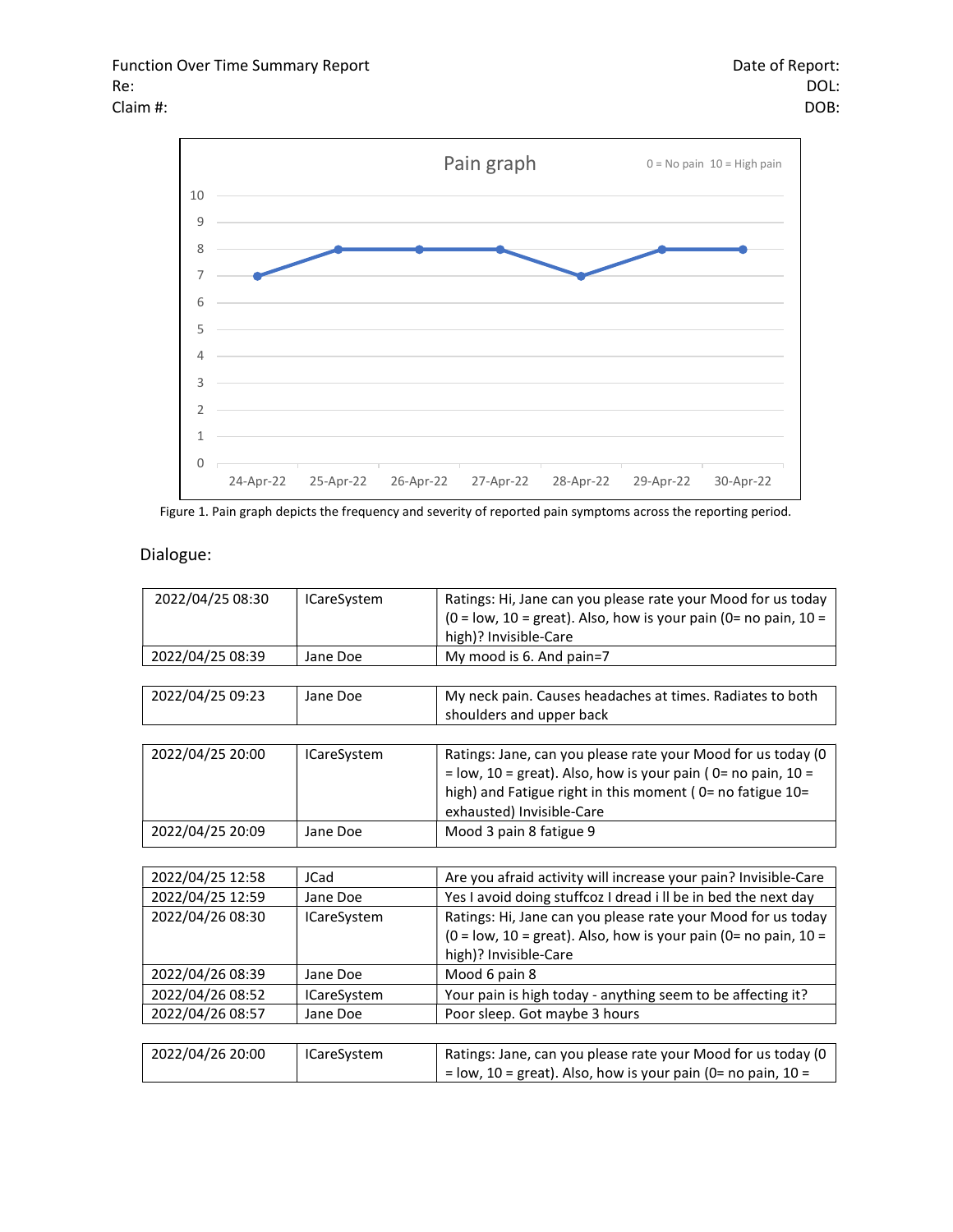|                  |                    | high) and Fatigue right in this moment (0= no fatigue 10=<br>exhausted) Invisible-Care                                                                                                                                     |
|------------------|--------------------|----------------------------------------------------------------------------------------------------------------------------------------------------------------------------------------------------------------------------|
| 2022/04/26 20:01 | Jane Doe           | Mood is 7 pain is 6 fatigue 6                                                                                                                                                                                              |
|                  |                    |                                                                                                                                                                                                                            |
| 2022/04/27 20:00 | <b>ICareSystem</b> | Ratings: Jane, can you please rate your Mood for us today (0<br>$=$ low, 10 = great). Also, how is your pain (0= no pain, 10 =<br>high) and Fatigue right in this moment (0 = no fatigue 10 =<br>exhausted) Invisible-Care |
| 2022/04/27 20:15 | <b>ICareSystem</b> | Ratings: Jane, can you please rate your Mood for us today (0<br>$=$ low, 10 = great). Also, how is your pain (0= no pain, 10 =<br>high) and Fatigue right in this moment (0= no fatigue 10=<br>exhausted) Invisible-Care   |
| 2022/04/27 20:35 | Jane Doe           | Mood 6 pain 8 fatigue 9                                                                                                                                                                                                    |
|                  |                    |                                                                                                                                                                                                                            |
| 2022/04/28 08:30 | <b>ICareSystem</b> | Hi, Jane can you please rate your Mood for us today ( $0 =$<br>low, 10 = great). Also, how is your pain ( $0$ = no pain, $10 =$<br>high)? Invisible-Care                                                                   |
| 2022/04/28 08:30 | Jane Doe           | Mood 7 pain 7                                                                                                                                                                                                              |
|                  |                    |                                                                                                                                                                                                                            |
| 2022/04/29 08:30 | <b>ICareSystem</b> | Hi, Jane can you please rate your Mood for us today ( $0 =$<br>low, $10 =$ great). Also, how is your pain (0= no pain, $10 =$<br>high)? Invisible-Care                                                                     |
| 2022/04/29 08:30 | Jane Doe           | Mood 6 pain 8                                                                                                                                                                                                              |
|                  |                    |                                                                                                                                                                                                                            |
| 2022/04/30 08:30 | <b>ICareSystem</b> | Hi, Jane can you please rate your Mood for us today ( $0 =$<br>low, $10 =$ great). Also, how is your pain (0= no pain, $10 =$<br>high)? Invisible-Care                                                                     |
| 2022/04/30 10:28 | Jane Doe           | Mood 4 pain 8                                                                                                                                                                                                              |

## 2. Fatigue

Aggravating factors: Pain, poor sleep Limitations: Spending 50% of day sitting or lying-in bed Analysis: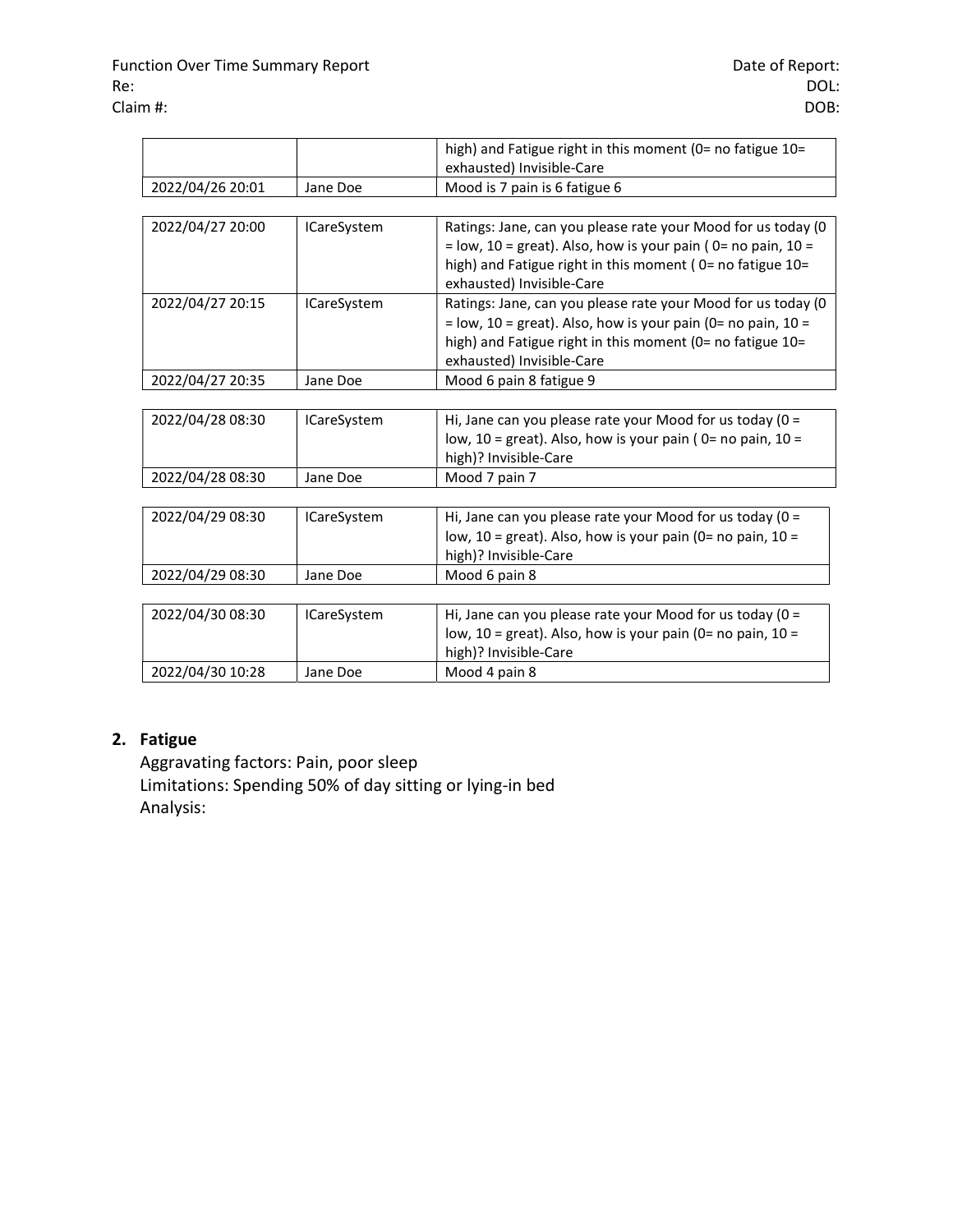

Figure 2. Fatigue graph depicts the frequency and severity of reported fatigue symptoms.

#### Dialogue:

| 2022/04/24 08:10 | <b>ICareSystem</b> | Ratings: Hi Jane, can you tell us a bit about your worst         |
|------------------|--------------------|------------------------------------------------------------------|
|                  |                    | symptoms (headache, fatigue, low mood, poor sleep) so we         |
|                  |                    | can get to understand your challenges? Invisible-Care            |
| 2022/04/24 08:16 | Jane Doe           | No headache. Always fatigued. Mood is okay today.                |
|                  |                    |                                                                  |
| 2022/04/25 20:00 | <b>ICareSystem</b> | Ratings: Jane, can you please rate your Mood for us today (0     |
|                  |                    | $=$ low, 10 = great). Also, how is your pain (0= no pain, 10 =   |
|                  |                    | high) and Fatigue right in this moment (0= no fatigue 10=        |
|                  |                    | exhausted) Invisible-Care                                        |
| 2022/04/25 20:09 | Jane Doe           | Mood 3 pain 8 fatigue 9                                          |
|                  |                    |                                                                  |
| 2022/04/27 20:00 | <b>ICareSystem</b> | Ratings: Jane, can you please rate your Mood for us today (0     |
|                  |                    | $=$ low, 10 = great). Also, how is your pain (0= no pain, 10 =   |
|                  |                    | high) and Fatigue right in this moment ( $0$ = no fatigue $10$ = |
|                  |                    | exhausted) Invisible-Care                                        |
| 2022/04/27 20:15 | <b>ICareSystem</b> | Ratings: Jane, can you please rate your Mood for us today (0     |
|                  |                    | $=$ low, 10 = great). Also, how is your pain (0= no pain, 10 =   |
|                  |                    | high) and Fatigue right in this moment ( $0$ = no fatigue $10$ = |
|                  |                    | exhausted) Invisible-Care                                        |
| 2022/04/27 20:35 | Jane Doe           | Mood 6 pain 8 fatigue 9                                          |
|                  |                    |                                                                  |
| 2022/04/28 10:31 | Jane Doe           | Yes I have. I dont feel good today. I'm in bed                   |
| 2022/04/28 10:31 | Jane Doe           | Very tired and body pain                                         |
| 2022/04/28 10:31 | Jane Doe           | Skipped breakfast coz couldn't get out of bed                    |
|                  |                    |                                                                  |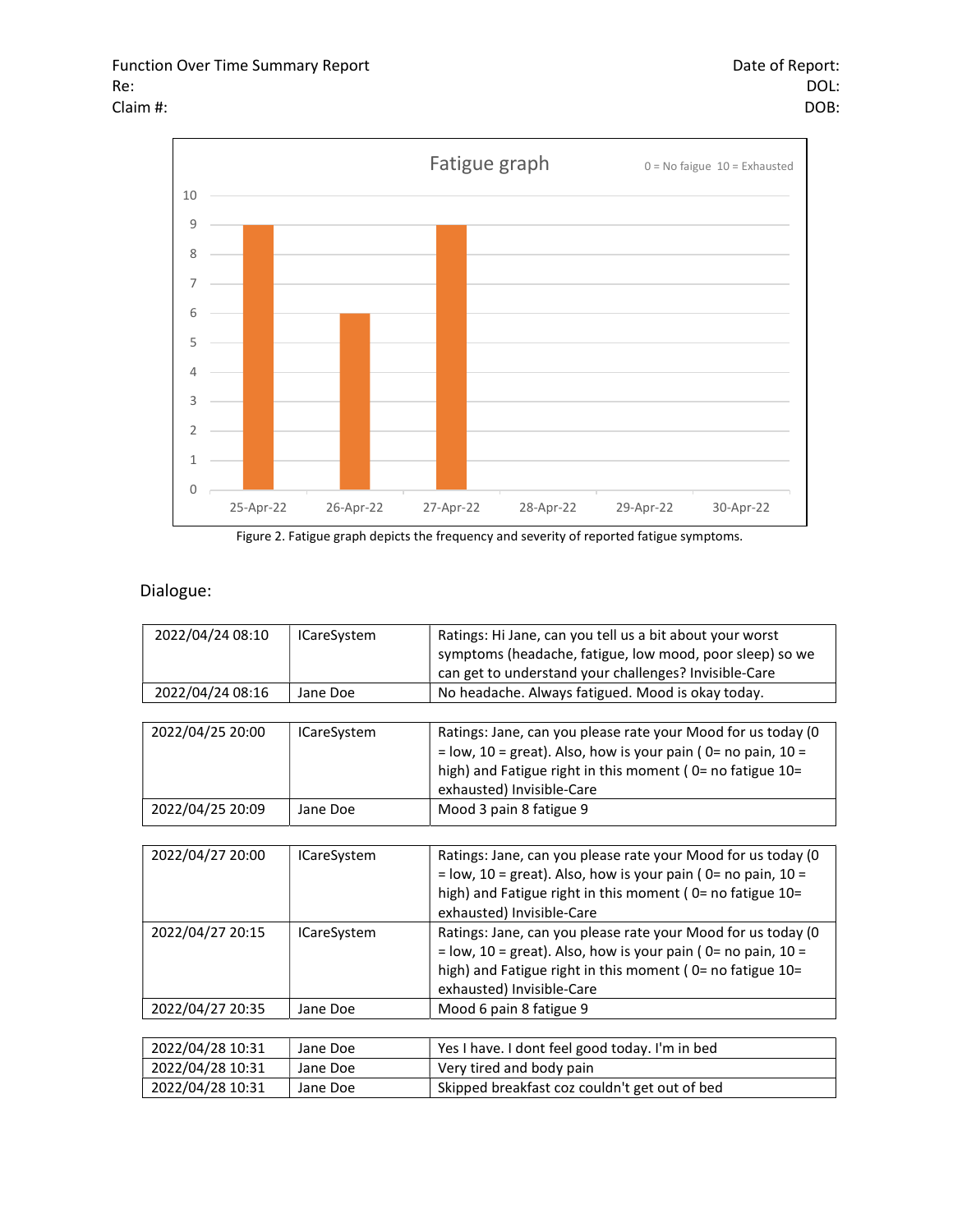| 2022/04/28 20:00 | <b>ICareSystem</b> | Ratings: Jane, How difficult is it for you to maintain energy<br>throughout the day? Invisible-Care |
|------------------|--------------------|-----------------------------------------------------------------------------------------------------|
| 2022/04/28 20:01 | Jane Doe           | Extremely difficult. Im lying on my couch                                                           |
|                  |                    |                                                                                                     |
| 2022/04/29 20:00 | <b>ICareSystem</b> | Ratings: Jane, How difficult is it for you to maintain energy<br>throughout the day? Invisible-Care |
| 2022/04/29 20:15 | <b>ICareSystem</b> | Ratings: Jane, How difficult is it for you to maintain energy<br>throughout the day? Invisible-Care |
| 2022/04/29 22:12 | Jane Doe           | dint leave house                                                                                    |
| 2022/04/29 22:12 | Jane Doe           | My plans are to take my kid to the park next to my house                                            |
|                  |                    | tomorrow                                                                                            |
| 2022/04/29 22:12 | Jane Doe           | Very difficult. 0 energy tonight                                                                    |

## 3. Sleep

Aggravating factors: Pain, changing positions multiple times Limitations: Difficulty initiating and maintain sleep Dialogue:

| 2022/04/24 08:10 | <b>ICareSystem</b> | Ratings: Hi Jane, can you tell us a bit about your worst<br>symptoms (headache, fatigue, low mood, poor sleep) so we can<br>get to understand your challenges? Invisible-Care |
|------------------|--------------------|-------------------------------------------------------------------------------------------------------------------------------------------------------------------------------|
| 2022/04/24 08:17 | Jane Doe           | Sleep sucks. I dont get good sleep. Like 4-5 hours and I wake up<br>2-3 times. My neck painback pain killing me. Need to change<br>position                                   |
| 2022/04/24 08:17 | Jane Doe           | And my child keeps me up at night                                                                                                                                             |
| 2022/04/24 08:18 | Jane Doe           | Just a lot of things                                                                                                                                                          |

| 2022/04/24 16:00 | <b>ICareSystem</b> | Community: Did you leave your home today? If so what did you<br>do? Invisible-Care       |
|------------------|--------------------|------------------------------------------------------------------------------------------|
| 2022/04/24 16:01 | Jane Doe           | Went to get groceries. Sundays are the worst. So many chores.<br>Going to take a nap.    |
|                  |                    |                                                                                          |
| 2022/04/24 19:10 | <b>ICareSystem</b> | Sleep: Please upload a picture or describe where you sleep<br>each night? Invisible-Care |
| 2022/04/24 19:11 | Jane Doe           | In my room. King bed. Use an orthoped mattress for my back.<br>But doesn't help          |

| 2022/04/25 09:00 | <b>ICareSystem</b> | Sleep: how many hours did you sleep last night? Did you wake   |
|------------------|--------------------|----------------------------------------------------------------|
|                  |                    | up throughout the night? Invisible-Care                        |
| 2022/04/25 09:13 | Jane Doe           | 5 hours. Woke up twice. Had to adjust my pillow. Neck is sore. |
| 2022/04/25 09:15 | <b>ICareSystem</b> | Sleep: What symptom most impacts your sleep? Invisible-Care    |
|                  |                    | Inc.                                                           |
| 2022/04/25 09:23 | Jane Doe           | My neck pain. Causes headaches at times. Radiates to both      |
|                  |                    | shoulders and upper back. It is most inconvenient              |
|                  |                    |                                                                |

| 2022/04/25 19:20 | ICareSystem | Sleep: Jane, did you nap today? If you did for how long? Do you |
|------------------|-------------|-----------------------------------------------------------------|
|                  |             | nap ever day? Invisible- Care                                   |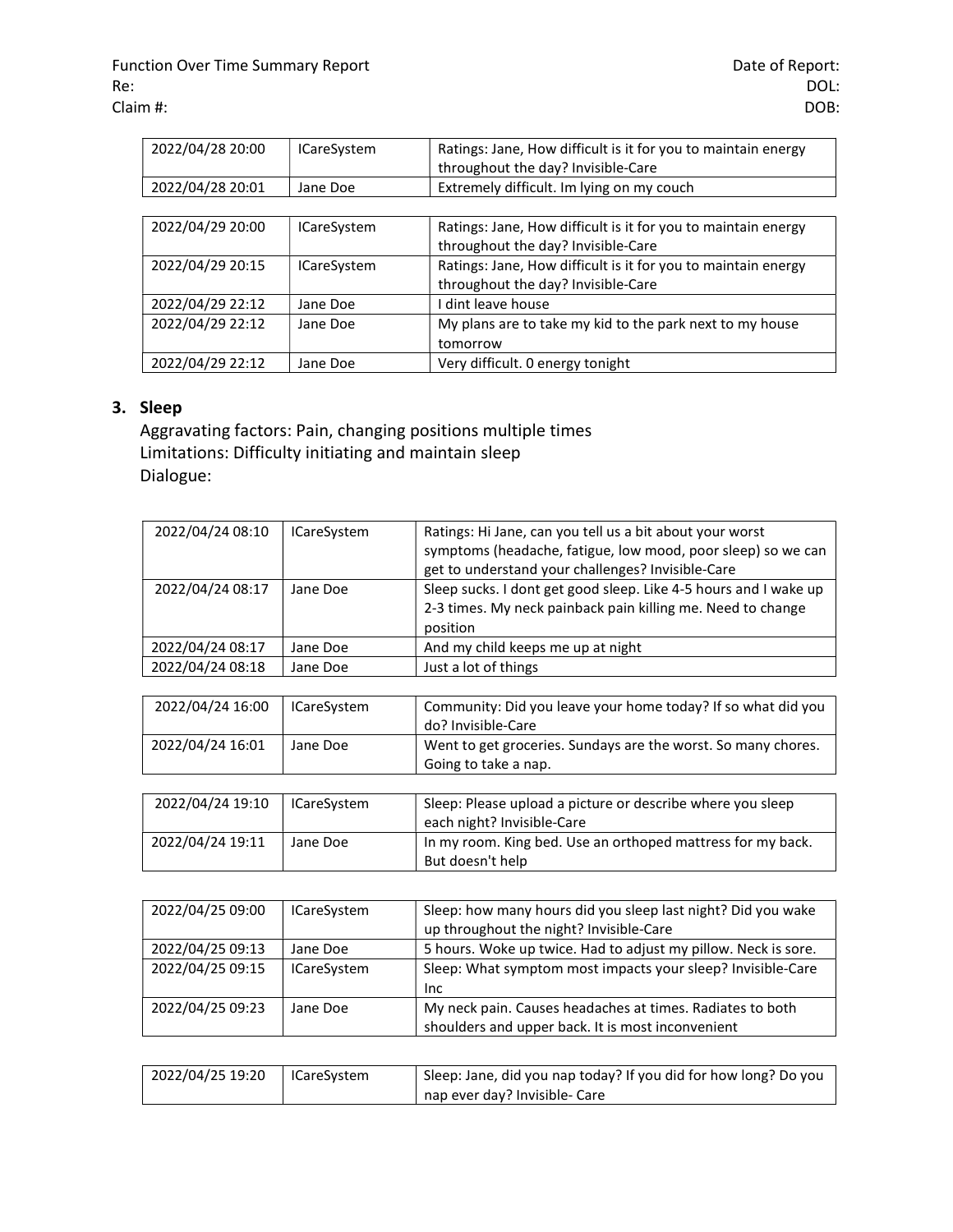| 2022/04/25 19:57 | Llane Doe | Yes I did. For 40 mins. I don't want to but have to most days |
|------------------|-----------|---------------------------------------------------------------|

| 2022/04/26 08:52 | <b>ICare System</b> | Your pain is high today - anything seem to be affecting it?  |
|------------------|---------------------|--------------------------------------------------------------|
| 2022/04/26 08:57 | Jane Doe            | Poor sleep. Got maybe 3 hours                                |
| 2022/04/26 09:00 | <b>ICareSystem</b>  | Sleep: how many hours did you sleep last night? Did you wake |
|                  |                     | up throughout the night? Invisible-Care                      |
| 2022/04/26 09:15 | <b>ICareSystem</b>  | Sleep: how many hours did you sleep last night? Did you wake |
|                  |                     | up throughout the night? Invisible-Care                      |
| 2022/04/26 10:30 | Jane Doe            | slept 4-5 hours last night                                   |

#### 4. Mood

Psychological symptoms: Anxiety, sadness, frustration, irritability, loss of pleasure, difficulty coping

Aggravating factors: Pain, stress, fatigue, relationship issues Analysis:



Figure 3. Mood graph depicts daily mood rating across reporting period.

#### Dialogue:

| 2022/04/24 08:10 | <b>ICareSvstem</b> | Ratings: Hi Jane, can you tell us a bit about your worst symptoms |
|------------------|--------------------|-------------------------------------------------------------------|
|                  |                    | (headache, fatigue, low mood, poor sleep) so we can get to        |
|                  |                    | understand your challenges? Invisible-Care                        |
| 2022/04/24 08:16 | Jane Doe           | No headache. Always fatigued. Mood is okay today.                 |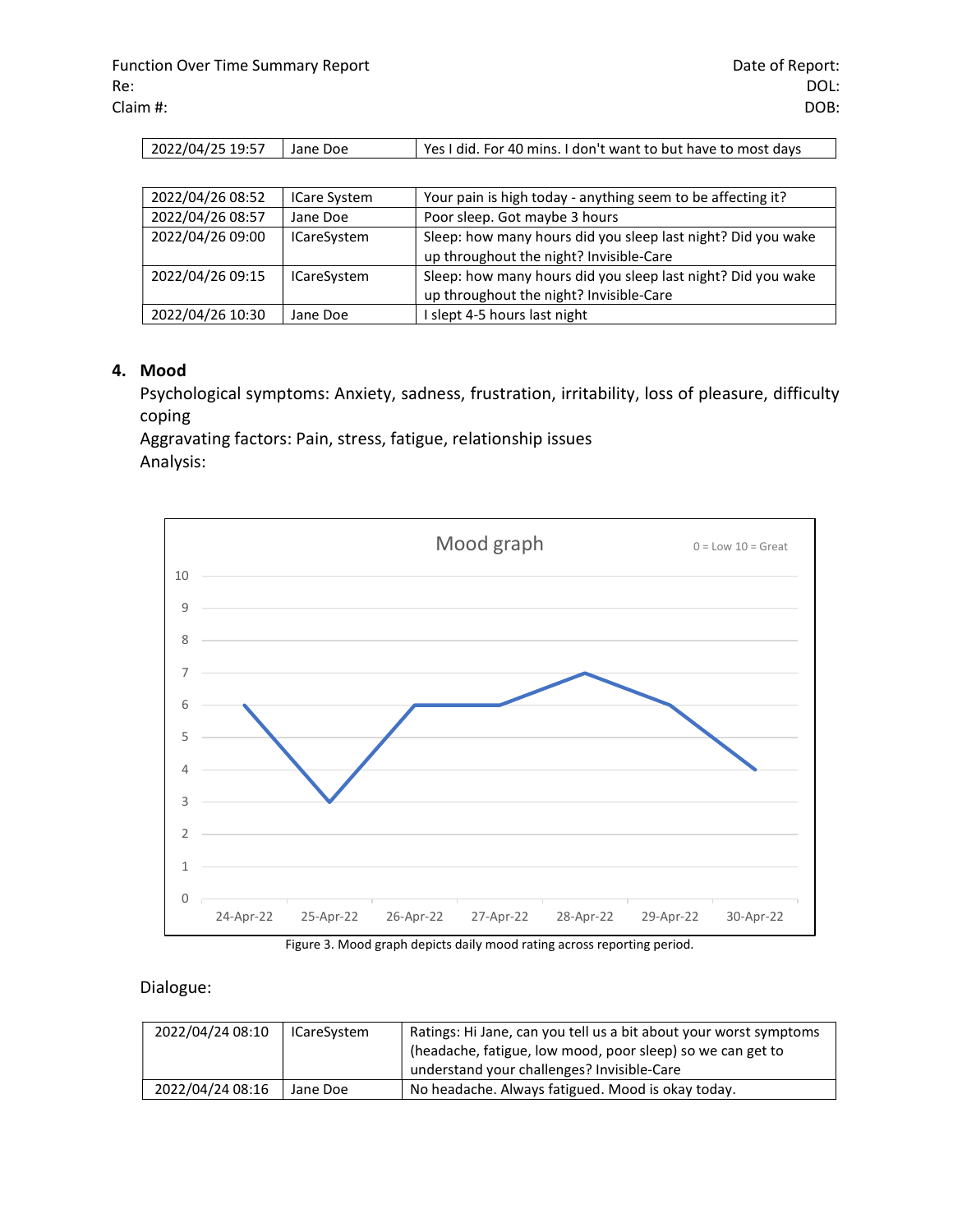| 2022/04/25 08:30 | <b>ICareSystem</b> | Ratings: Hi, Jane can you please rate your Mood for us today (0 =<br>low, $10 =$ great). Also, how is your pain ( $0 =$ no pain, $10 =$ high)?<br>Invisible-Care                                                                 |
|------------------|--------------------|----------------------------------------------------------------------------------------------------------------------------------------------------------------------------------------------------------------------------------|
| 2022/04/25 08:39 | Jane Doe           | My mood is 6. And pain=7                                                                                                                                                                                                         |
|                  |                    |                                                                                                                                                                                                                                  |
| 2022/04/25 20:00 | <b>ICareSystem</b> | Ratings: Jane, can you please rate your Mood for us today (0 =<br>great, 10 = low). Also, how is your pain (0= no pain, 10 = high)<br>and Fatigue right in this moment (0= no fatigue 10= exhausted)<br>Invisible-Care           |
| 2022/04/25 20:09 | Jane Doe           | Mood 3 pain 8 fatigue 9                                                                                                                                                                                                          |
|                  |                    |                                                                                                                                                                                                                                  |
| 2022/04/26 08:30 | <b>ICareSystem</b> | Ratings: Hi, Jane can you please rate your Mood for us today (0 =<br>great, $10 = low$ ). Also, how is your pain (0= no pain, $10 = high$ )?<br>Invisible-Care                                                                   |
| 2022/04/26 08:39 | Jane Doe           | Mood 6 pain 8                                                                                                                                                                                                                    |
|                  |                    |                                                                                                                                                                                                                                  |
| 2022/04/26 20:00 | <b>ICareSystem</b> | Ratings: Jane, can you please rate your Mood for us today (0 =<br>great, $10 = low$ ). Also, how is your pain ( $0 = no$ pain, $10 = high$ )<br>and Fatigue right in this moment (0= no fatigue 10= exhausted)<br>Invisible-Care |
| 2022/04/26 20:01 | Jane Doe           | Mood is 7 pain is 6 fatigue 6                                                                                                                                                                                                    |
|                  |                    |                                                                                                                                                                                                                                  |
| 2022/04/27 20:00 | <b>ICareSystem</b> | Ratings: Jane, can you please rate your Mood for us today (0 =<br>great, $10 = low$ ). Also, how is your pain ( $0 = no$ pain, $10 = high$ )<br>and Fatigue right in this moment (0= no fatigue 10= exhausted)<br>Invisible-Care |
| 2022/04/27 20:15 | <b>ICareSystem</b> | Ratings: Jane, can you please rate your Mood for us today (0 =<br>great, $10 = low$ ). Also, how is your pain ( $0 = no$ pain, $10 = high$ )<br>and Fatigue right in this moment (0= no fatigue 10= exhausted)<br>Invisible-Care |
| 2022/04/27 20:35 | Jane Doe           | Mood 6 pain 8 fatigue 9                                                                                                                                                                                                          |
|                  |                    |                                                                                                                                                                                                                                  |
| 2022/04/28 08:30 | <b>ICareSystem</b> | Hi, Jane can you please rate your Mood for us today ( $0 =$ great, 10<br>$=$ low). Also, how is your pain (0= no pain, 10 = high)? Invisible-<br>Care                                                                            |
| 2022/04/28 08:30 | Jane Doe           | Mood 7 pain 7                                                                                                                                                                                                                    |
|                  |                    |                                                                                                                                                                                                                                  |
| 2022/04/28 22:25 | <b>ICareSystem</b> | Self-Care: Did you brush your teeth and do a night hygiene routine yet?                                                                                                                                                          |
| 2022/04/28 22:33 | Jane Doe           | No                                                                                                                                                                                                                               |
| 2022/04/28 22:33 | Jane Doe           | I'm going to bed                                                                                                                                                                                                                 |
| 2022/04/28 22:33 | Jane Doe           | My life sucks                                                                                                                                                                                                                    |
| 2022/04/28 22:33 | Jane Doe           | There's nothing to look forward to. No hope. Nothjng fun. Just sit at<br>home all day. I'm useless                                                                                                                               |
|                  |                    |                                                                                                                                                                                                                                  |

| 2022/04/29 08:30 | <b>ICareSvstem</b> | Hi, Jane can you please rate your Mood for us today ( $0 =$ great, 10<br>$=$ low). Also, how is your pain (0= no pain, 10 = high)? Invisible-<br>Care |
|------------------|--------------------|-------------------------------------------------------------------------------------------------------------------------------------------------------|
| 2022/04/29 08:30 | Jane Doe           | Mood 6 pain 8                                                                                                                                         |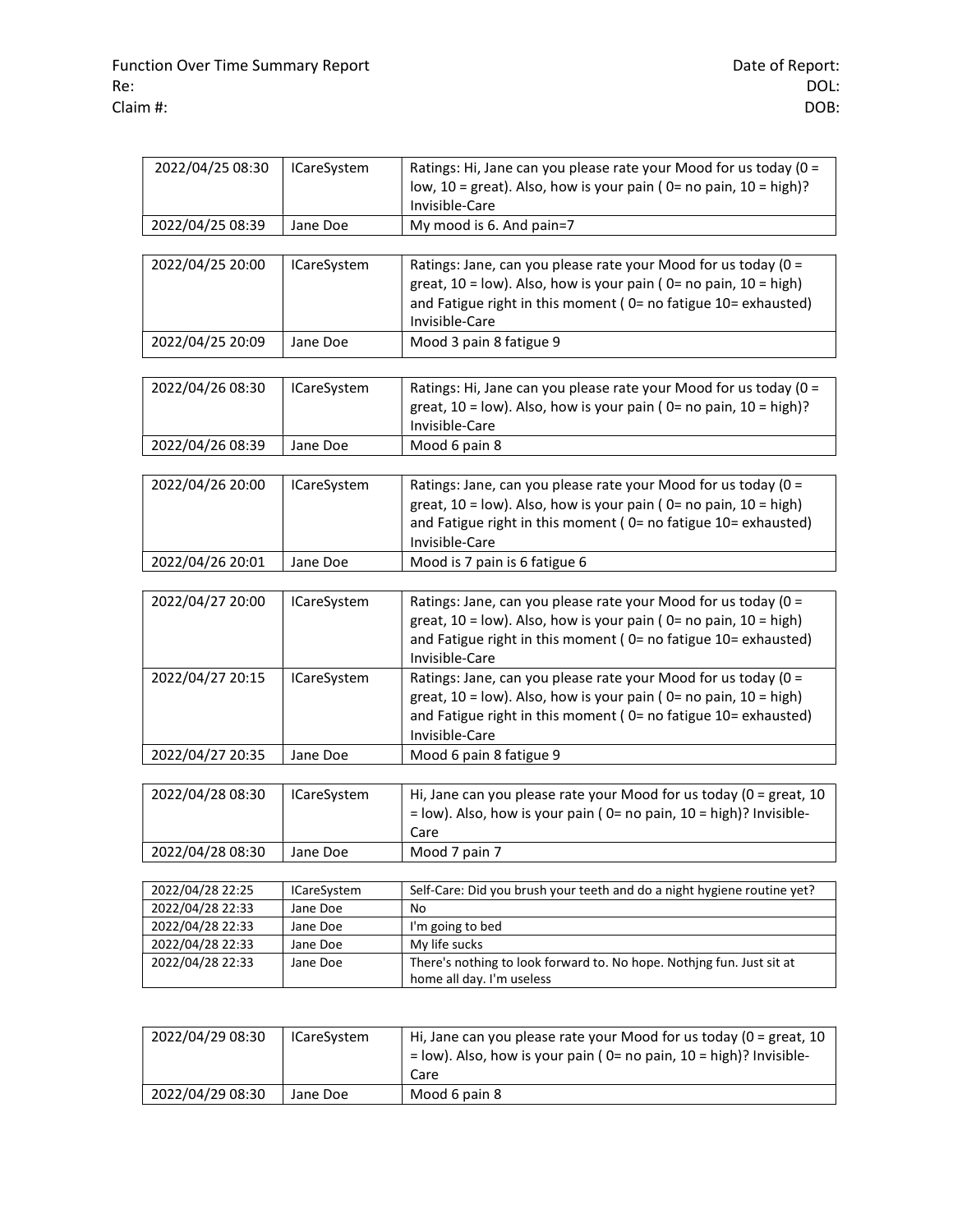| 2022/04/30 08:30 | <b>ICareSystem</b> | Hi, Jane can you please rate your Mood for us today (0 = great, 10<br>$=$ low). Also, how is your pain ( $0=$ no pain, $10=$ high)? Invisible- |
|------------------|--------------------|------------------------------------------------------------------------------------------------------------------------------------------------|
|                  |                    | Care                                                                                                                                           |
| 2022/04/30 10:28 | Jane Doe           | Mood 4 pain 8                                                                                                                                  |

#### 5. Headaches

Frequency: More than 3 per week Aggravating factors: Poor sleep, reading, staring at screen Associated symptoms: Blurred vision, photosensitivity

Dialogue:

| 2022/04/26 15:00 | <b>ICareSystem</b> | Ratings: Jane do get headaches? How often? How severe?<br>Invisible-Care       |
|------------------|--------------------|--------------------------------------------------------------------------------|
| 2022/04/26 16:27 | Jane Doe           | Yes at least thrice a week. Throbbed back of the head. Comes<br>with neck pain |

| 2022/04/28 15:00 | <b>ICareSystem</b> | Ratings: Jane do get headaches? How often? How severe?<br>Invisible-Care |
|------------------|--------------------|--------------------------------------------------------------------------|
| 2022/04/28 15:02 | Jane Doe           | I have a headache today. 7/10. Took tylenol                              |

#### SUMMARY OF FUNCTION

Function over time engages with the client multiple times per day to better understand task demands and challenges with completing activities of daily living. The following data is analyzed based on narrative captured throughout the service period.

#### 1. Self-care/hygiene

| Self-Care | Does not   | Needs full | <b>Needs</b> |            | <b>Completing</b>   Completes task |
|-----------|------------|------------|--------------|------------|------------------------------------|
|           | complete   | assistance | Partial      | task with  | independently                      |
|           | task even  |            | Assistance   | pacing and |                                    |
|           | with       |            |              | breaks     |                                    |
|           | assistance |            |              |            |                                    |

Barriers to task completion: pain, fatigue Functional limitations: difficulty bending, difficulty lifting arms. Dependent on: Self Dialogue:

| 2022/04/24 10:30 | ICareSystem | Self-Care: Have you showered and dressed this am? If not what |
|------------------|-------------|---------------------------------------------------------------|
|                  |             | is impacting you doing this task? Invisible-Care              |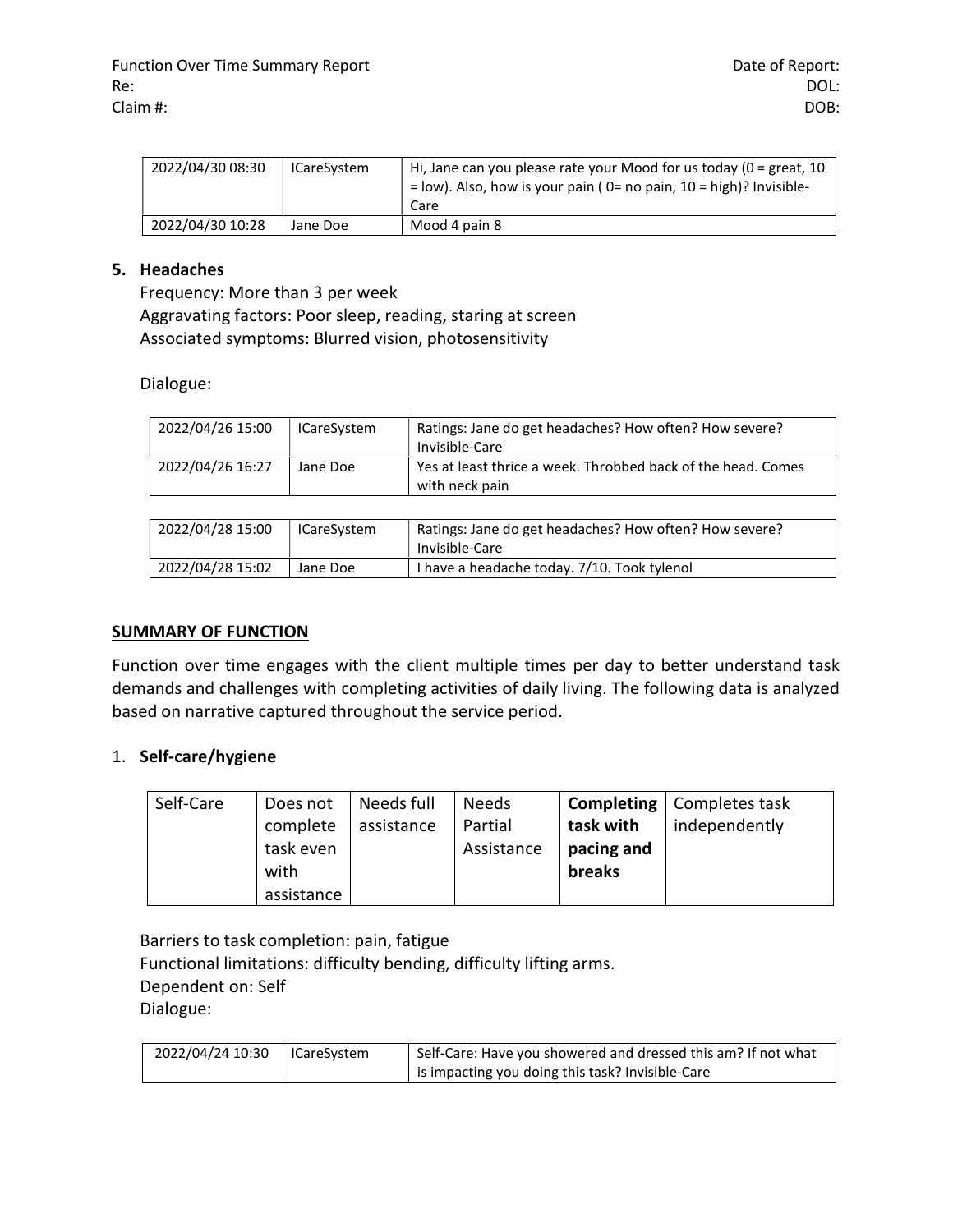| 2022/04/24 10:31 | Jane Doe           | Yes and yes. I can do both. But takes me awhile. Have trouble<br>bending and lifting myarms                                                                                                 |
|------------------|--------------------|---------------------------------------------------------------------------------------------------------------------------------------------------------------------------------------------|
| 2022/04/24 10:46 | <b>ICareSystem</b> | Do you use assistive devices to assist you in the shower? For<br>example, a long-handled brush?                                                                                             |
| 2022/04/24 10:59 | Jane Doe           | No I don't.                                                                                                                                                                                 |
| 2022/04/26 08:00 | <b>ICareSystem</b> | Self-Care: Are you up for the day and dressed? Please upload a<br>picture of yourself or describe what you are wearing today<br>(make up, shaved, stayed in PJs, hair done)? Invisible-Care |
| 2022/04/26 08:22 | Jane Doe           | Yes. Brushed showered. No make up. Very sleepy today so it's a<br>slow start                                                                                                                |
|                  |                    |                                                                                                                                                                                             |
| 2022/04/26 08:00 | <b>ICareSystem</b> | Self-Care: Are you up for the day and dressed? Please upload a<br>picture of yourself or describe what you are wearing today<br>(make up, shaved, stayed in PJs, hair done)? Invisible-Care |
| 2022/04/26 08:22 | Jane Doe           | Yes. Brushed showered. No make up. Very sleepy today so it's a<br>slow start and                                                                                                            |
|                  |                    |                                                                                                                                                                                             |
| 2022/04/28 10:30 | <b>ICareSystem</b> | Self-Care: Have you showered and dressed this am? If not what<br>is impacting you doing this task? Invisible-Care                                                                           |
| 2022/04/28 10:31 | Jane Doe           | Yes I have. I dont feel good today. I'm in bed                                                                                                                                              |

## 2. Meals/nutrition

| Meals | Does not   | Needs full | <b>Needs</b> |            | <b>Completing</b>   Completes task |
|-------|------------|------------|--------------|------------|------------------------------------|
|       | complete   | assistance | Partial      | task with  | independently                      |
|       | task even  |            | Assistance   | pacing and |                                    |
|       | with       |            |              | breaks     |                                    |
|       | assistance |            |              |            |                                    |

Barriers to task completion: Pain, fatigue, decreased appetite Dependent on: Self Dialogue:

2022/04/28 10:31 Jane Doe Very tired and body pain

| 2022/04/24 19:05 | <b>ICareSystem</b> | Meals: Jane, what was for dinner tonight? Did you cook? If not<br>who made dinner? Invisible-Care                           |
|------------------|--------------------|-----------------------------------------------------------------------------------------------------------------------------|
| 2022/04/24 19:08 | Jane Doe           | Dinner is pasta. I made dinner. My husband can't cook so its very<br>hard for me. Pasta iseasy I buy ready-made ingredients |

| 2022/04/25 12:10 | <b>ICareSystem</b> | Meals: Do you ever over eat or avoid eating? Explain? Invisible-  |
|------------------|--------------------|-------------------------------------------------------------------|
|                  |                    | Care                                                              |
| 2022/04/25 12:25 | <b>ICareSystem</b> | Meals: Do you ever over eat or avoid eating? Explain? Invisible-  |
|                  |                    | Care                                                              |
| 2022/04/25 12:56 | Jane Doe           | I eat less. I'm not very active because of my pain. I fear weight |
|                  |                    | gain so tend to eat less                                          |
| 2022/04/25 12:58 | <b>ICareSystem</b> | Are you afraid activity will increase your pain? Invisible-Care   |
|                  |                    |                                                                   |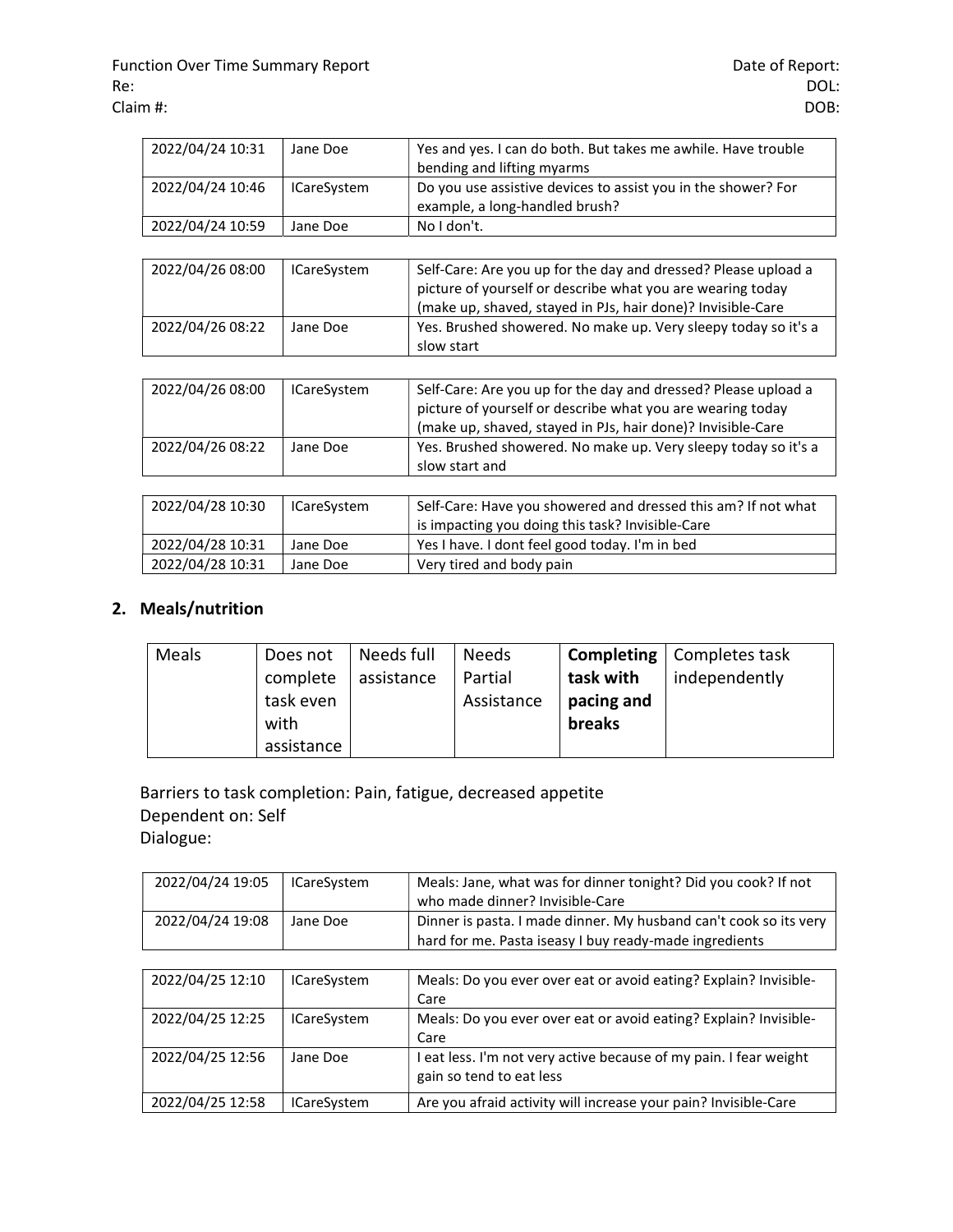| 2022/04/25 12:59 | Jane Doe           | Yes I avoid doing stuffcoz I dread i II be in bed the next day                  |
|------------------|--------------------|---------------------------------------------------------------------------------|
| 2022/04/25 13:00 | <b>ICareSystem</b> | Meals: Did you cook today? If so did you have any assistance?<br>Invisible-Care |
| 2022/04/25 13:01 | Jane Doe           | No I cook twice a week. Can't do more than that                                 |
| 2022/04/25 13:01 | Jane Doe           | I have to do it, it sucks                                                       |
| 2022/04/25 13:01 | Jane Doe           | I used to like cooking before, now I hate it                                    |
|                  |                    |                                                                                 |
| 2022/04/26 13:00 | <b>ICareSystem</b> | Meals: Did you cook today? If so did you have any assistance?<br>Invisible-Care |
| 2022/04/26 13:15 | <b>ICareSystem</b> | Meals: Did you cook today? If so did you have any assistance?<br>Invisible-Care |
|                  |                    |                                                                                 |
| 2022/04/26 16:27 | Jane Doe           | Yes I cooked. Made microwave meal and ready made salad                          |
|                  |                    |                                                                                 |
| 2022/04/27 12:10 | <b>ICareSystem</b> | Meals: Jane, have you left the stove on in the last week? Please                |
|                  |                    | describe event if left it on? Invisible-Care                                    |
|                  |                    |                                                                                 |
| 2022/04/27 12:10 | <b>ICareSystem</b> | Meals: Jane, have you left the stove on in the last week? Please                |
|                  |                    | describe event if left it on? Invisible-Care                                    |
| 2022/04/27 12:10 | Jane Doe           | I ate kraftmac n cheese for lunch today.                                        |
| 2022/04/27 12:11 | Jane Doe           | Yes on Monday I was trying to boil some milk for oats and burnt                 |
|                  |                    | it. Luckily the smoke alarm dint go off                                         |
| 2022/04/27 12:12 | <b>ICareSystem</b> | Was everyone okay? It might be a good thing to chat about a                     |
|                  |                    | reminder to make sure that does not happen again.                               |
| 2022/04/27 12:13 | Jane Doe           | It was fine. I was the only one home. I ended up having cookies                 |
|                  |                    | for bfasf that day. Pretty annoying. A reminder would be helpful.               |
| 2022/04/27 13:16 | <b>ICareSystem</b> | Jane, did you clean up after you lunch? Invisible-Care                          |
| 2022/04/27 14:02 | Jane Doe           | No I dint. I will wait for my husband to return from work to do it.             |
|                  |                    |                                                                                 |
| 2022/04/28 10:31 | Jane Doe           | Skipped breakfast coz couldn't get out of bed                                   |

| 2022/04/28 10:31 | Jane Doe           | Skipped breakfast coz couldn't get out of bed                 |
|------------------|--------------------|---------------------------------------------------------------|
| 2022/04/28 13:00 | <b>ICareSystem</b> | Meals: Did you cook today? If so did you have any assistance? |
|                  |                    | Invisible-Care                                                |
| 2022/04/28 13:15 | <b>ICareSystem</b> | Meals: Did you cook today? If so did you have any assistance? |
|                  |                    | Invisible-Care                                                |
| 2022/04/28 15:00 | <b>ICareSystem</b> | Ratings: Jane do get headaches? How often? How severe?        |
|                  |                    | Invisible-Care                                                |
| 2022/04/28 15:02 | Jane Doe           | I dint cook. Ate leftover from yesterday                      |

## 3. Household chores

| Household | Does not   | Needs full | <b>Needs</b>     | Completing | Completes     |
|-----------|------------|------------|------------------|------------|---------------|
| Chores    | complete   | assistance | Partial          | task with  | task          |
|           | task even  |            | <b>Assistanc</b> | pacing and | independently |
|           | with       |            | e                | breaks     |               |
|           | assistance |            |                  |            |               |

Barriers to task completion: Pain, fatigue, decreased memory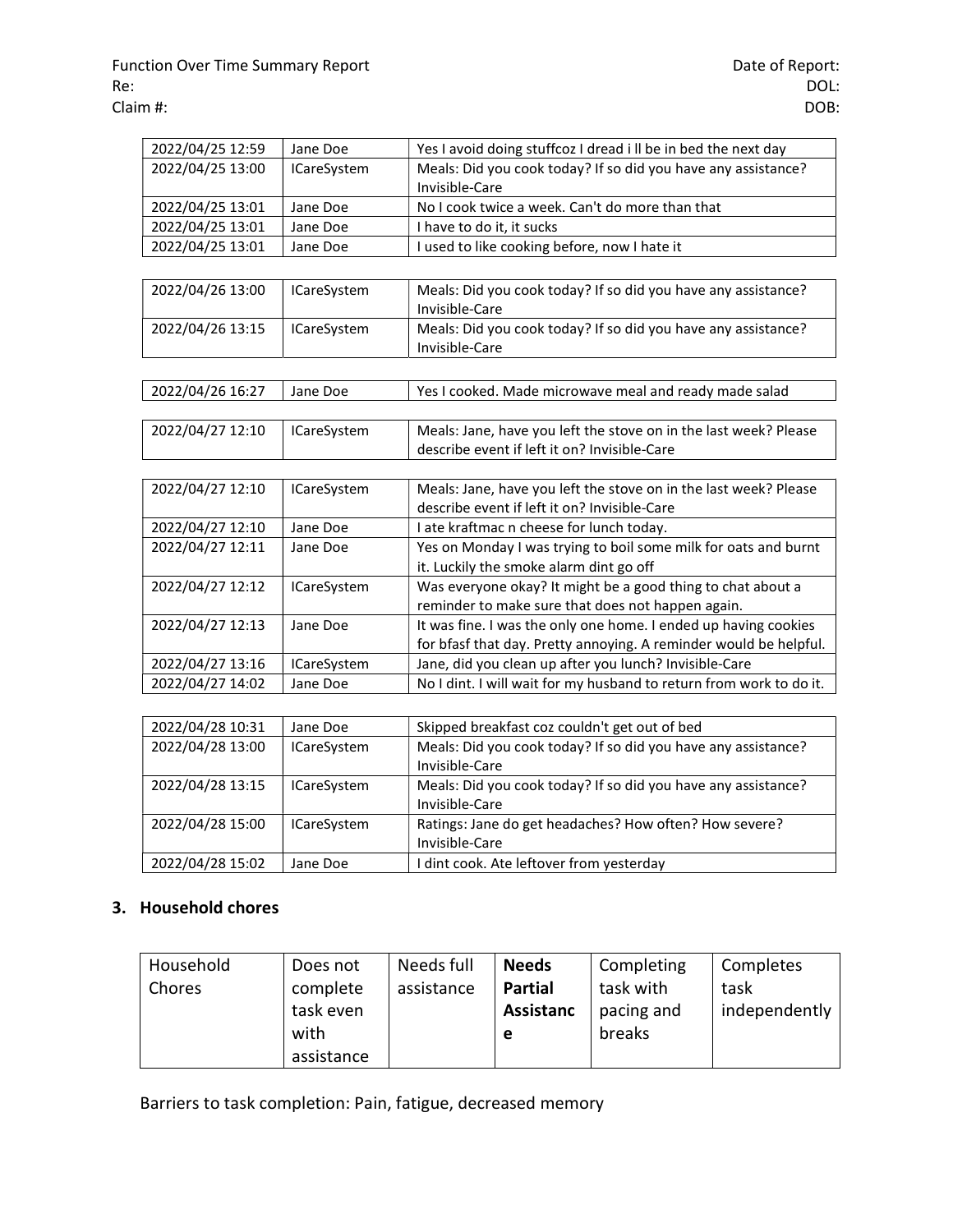## Dependent on: Self and husband Dialogue:

| 2022/04/24 17:20 | <b>ICareSystem</b> | Housekeeping: What day this week do you plan to do laundry?<br>Invisible-Care                                                       |
|------------------|--------------------|-------------------------------------------------------------------------------------------------------------------------------------|
| 2022/04/24 17:24 | Jane Doe           | My husband it today morning. I had to do the cooking and<br>cleaning                                                                |
|                  |                    |                                                                                                                                     |
| 2022/04/25 08:00 | <b>ICareSystem</b> | Housekeeping: Jane, have you done any housekeeping in the<br>last two days? If so what have you done? Invisible-Care                |
| 2022/04/25 08:02 | Jane Doe           | Yes vacuuming mopping dusting. Husband did laundry, dishes,<br>and took out garbage                                                 |
|                  |                    |                                                                                                                                     |
| 2022/04/26 12:13 | <b>ICareSystem</b> | I'm sorry to hear that - do you have any help to care for your<br>son today? do you have plan for your errands?                     |
| 2022/04/26 12:16 | Jane Doe           | No just me today. Husand is in office today . I am cooking. Will<br>do bank after lunch and pharmacy later in eve                   |
|                  |                    |                                                                                                                                     |
| 2022/04/27 19:00 | <b>ICareSystem</b> | Groceries: Who does the grocery shopping in your home? Is<br>this the same since the accident? Invisible-Care                       |
| 2022/04/27 19:01 | Jane Doe           | My husband mostly. Sometimes I accompany him maybe once<br>a month for lighter groceries. Hes been doing them since thr<br>accident |
|                  |                    |                                                                                                                                     |
| 2022/04/28 08:00 | <b>ICareSystem</b> | Housekeeping: Jane, do you have any housekeeping that needs<br>to be completed? Who will do these tasks? Invisible-Care             |
| 2022/04/28 08:01 | Jane Doe           | Not today on weekends. I do cooking and caring for son,<br>husband does everything else                                             |

## 4. Relationship with family and friends

| Relationships | No         | Mild       | <b>Moderate</b> | Severe     | Unable    |
|---------------|------------|------------|-----------------|------------|-----------|
|               | difficulty | difficulty | difficulty      | Difficulty | to do     |
|               |            |            |                 |            | maintain  |
|               |            |            |                 |            | relations |

Barriers: anger, irritability, frustration, guilt, reduced memory Dialogue:

| 2022/04/24 19:05 | <b>ICareSystem</b> | Relationships: Did you have any arguments last week? Please<br>explain. Invisible-Care                          |
|------------------|--------------------|-----------------------------------------------------------------------------------------------------------------|
|                  |                    |                                                                                                                 |
| 2022/04/24 19:06 | Jane Doe           | My husband is very supportive. But I did argue with the cashier<br>at the store, she wS tooslow                 |
|                  |                    |                                                                                                                 |
| 2022/04/25 20:00 | <b>ICareSystem</b> | Relationships: Do you feel your family and friends understand<br>your situation? Please explain? Invisible-Care |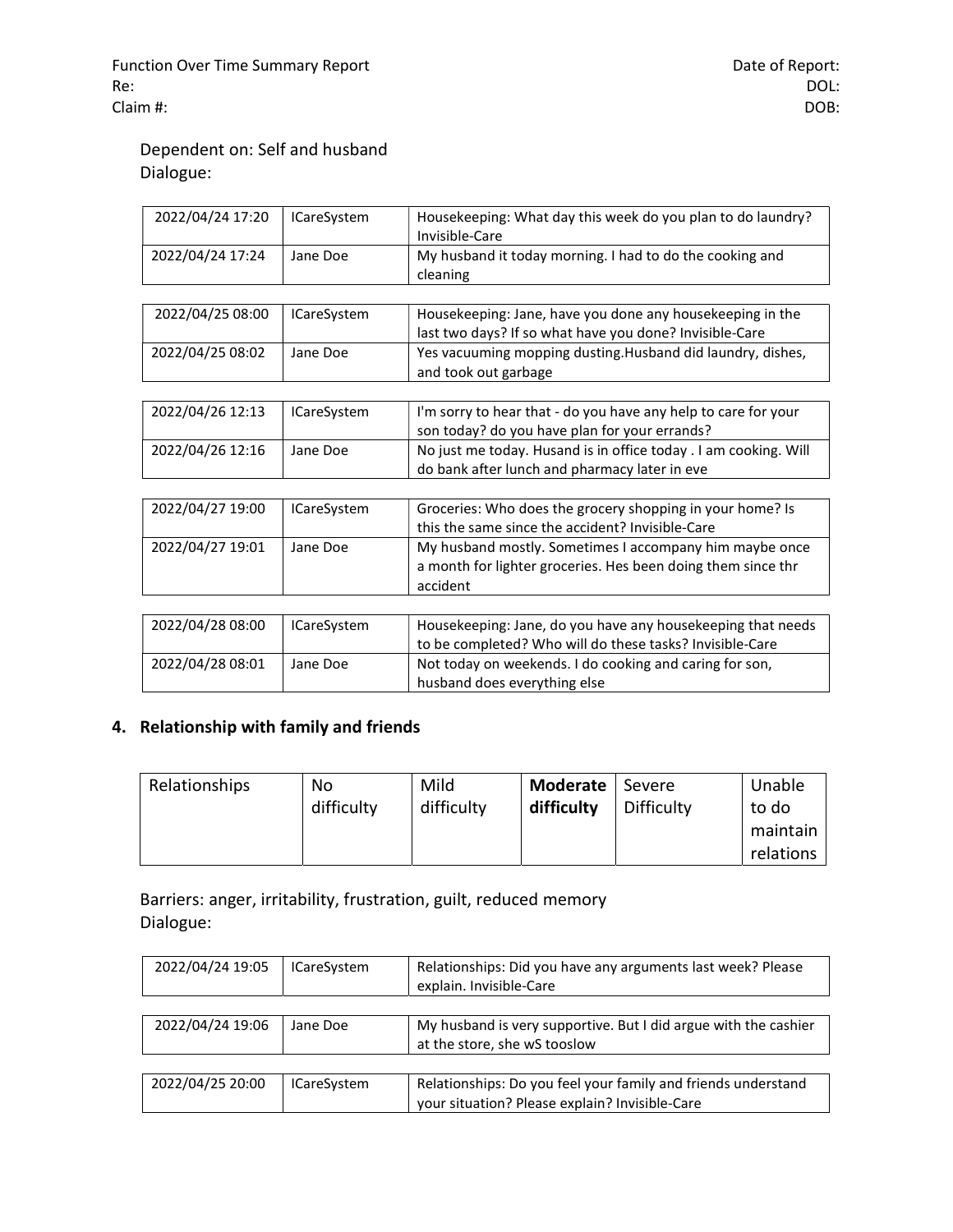| 2022/04/25 20:09 | Jane Doe           | They do. The problem is me. I get annoyed easily and frustrated |
|------------------|--------------------|-----------------------------------------------------------------|
|                  |                    | and get into arguments                                          |
|                  |                    |                                                                 |
| 2022/04/28 20:00 | <b>ICareSystem</b> | Ratings: Jane, How difficult is it for you to maintain energy   |
|                  |                    | throughout the day? Invisible-Care                              |
| 2022/04/28 20:01 | Jane Doe           | Extremely difficult. Im lying on my couch                       |
| 2022/04/28 20:01 | Jane Doe           | I feel bad coz my son is home and I can't play with him         |
| 2022/04/28 20:01 | Jane Doe           | Its such a terrible feeling $\circled{3}$                       |
|                  |                    |                                                                 |
| 2022/04/29 00:00 | <b>ICareSystem</b> | Relationships: who usually plans social arrangements such as    |
|                  |                    | get-togethers with family and friends? Invisible-Care           |
| 2022/04/29 00:10 | <b>ICareSystem</b> | Relationships: who usually plans social arrangements such as    |

| <b>ZUZZ/U4/ZJUU.IU</b> | <b>ICALCOVSLETTE</b> | Relationships. Will usually plans social arrangements such as |
|------------------------|----------------------|---------------------------------------------------------------|
|                        |                      | get-togethers with family and friends? Invisible-Care         |
| 2022/04/29 08:29       | Jane Doe             | I used to plam social arrangements. Not anymore. We don't do  |
|                        |                      | much anymore . I have low tolerance for crowd and sounds      |
| 2022/04/29 08:29       | Jane Doe             | I dont feel like stepping out of the house at all or meeting  |
|                        |                      | anvone                                                        |
| 2022/04/29 08:29       | Jane Doe             | Very difficult to get out of bed                              |

| 2022/04/30 11:00 | <b>ICareSystem</b> | Jane, is there anything else you would like to tell us about your<br>week that you feel your team should be aware of? Invisible-<br>Care |
|------------------|--------------------|------------------------------------------------------------------------------------------------------------------------------------------|
| 2022/04/30 11:25 | Jane Doe           | got into an argument with my husband today                                                                                               |
| 2022/04/30 11:25 | Jane Doe           | Even though it was my fault                                                                                                              |
| 2022/04/30 11:25 | Jane Doe           | I just snapped                                                                                                                           |
| 2022/04/30 11:26 | Jane Doe           | I leftthe milk carton out                                                                                                                |
| 2022/04/30 11:26 | Jane Doe           | I forgot                                                                                                                                 |
| 2022/04/30 11:26 | Jane Doe           | I forgot everything                                                                                                                      |
| 2022/04/30 11:26 | Jane Doe           | I'm useless                                                                                                                              |

#### 5. Community engagement

| Community  | No difficulty   Mild |            | Moderate   Severe |            | Unable to |
|------------|----------------------|------------|-------------------|------------|-----------|
| Engagement |                      | difficulty | difficulty        | difficulty | do task   |

Barriers to task completion: pain, fatigue, low mood, low energy, avoidance, socially withdrawn, anxiety, fear Dialogue:

 2022/04/24 16:00 ICareSystem  $\Box$  Community: Did you leave your home today? If so what did you do? Invisible-Care 2022/04/24 16:01 Jane Doe Went to get groceries. Sundays are the worst. So many chores. Going to take a nap.

| 2022/04/27 16:00 | ICareSvstem | Community: Did you leave your home today? If so what did you<br>do? Invisible-Care |
|------------------|-------------|------------------------------------------------------------------------------------|
| 2022/04/27 16:20 | Jane Doe    | Nope. Just at home. Watching TV. Laying on couch                                   |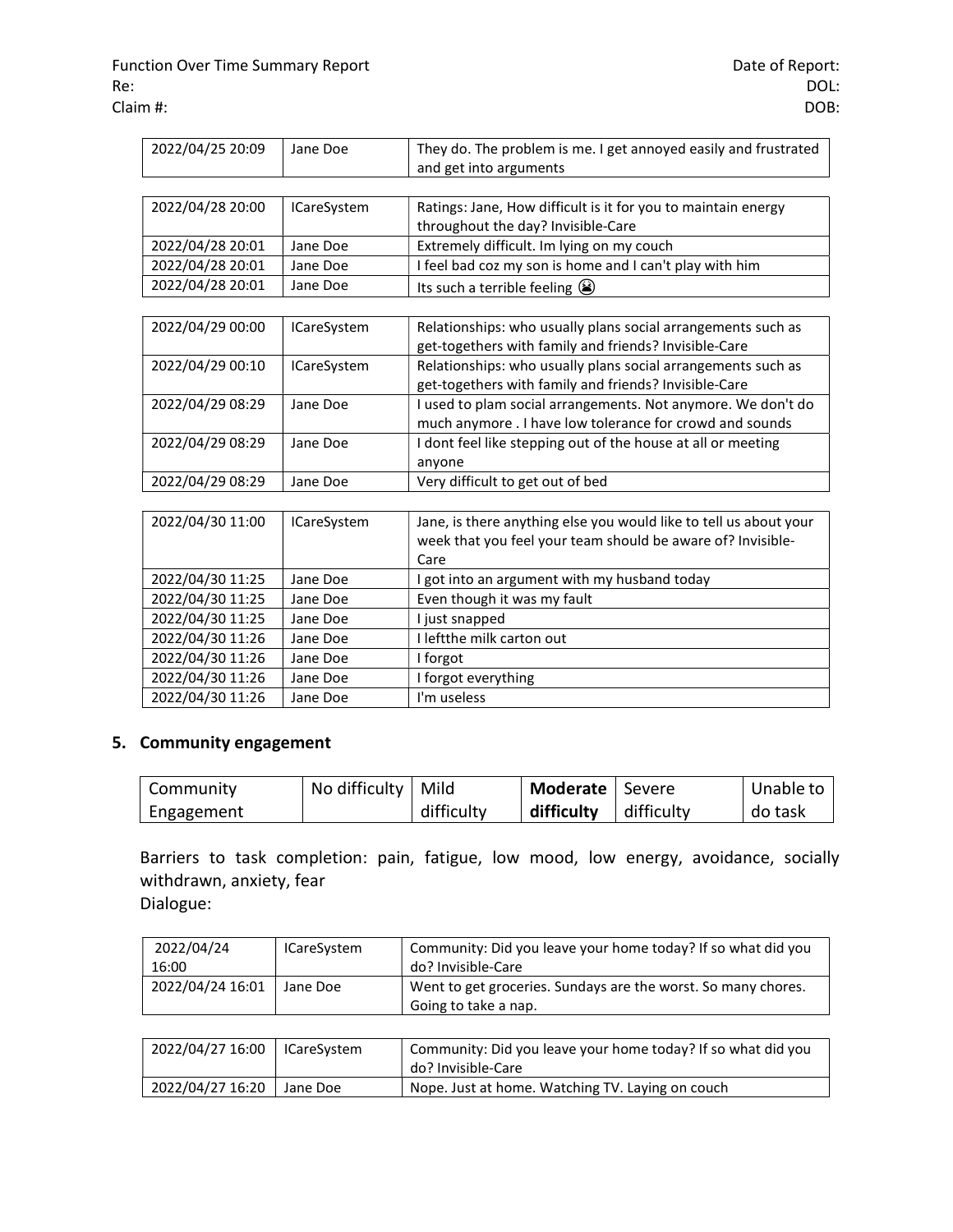| 2022/04/28 17:34 | <b>ICareSystem</b> | Jane, this week did you drive anywhere? Invisible-Care         |
|------------------|--------------------|----------------------------------------------------------------|
| 2022/04/28 17:35 | Jane Doe           | Yes I did to bank and pharmacy. I dont take highways just back |
|                  |                    | roads                                                          |
| 2022/04/28 17:36 | <b>ICareSystem</b> | Is this different from your normal routes? Invisible-Care      |
| 2022/04/28 17:36 | Jane Doe           | I used to take highway before, not anymore so takes me awhile  |
|                  |                    | to get to places                                               |
| 2022/04/28 17:36 | Jane Doe           | Its pretty annoying                                            |
| 2022/04/28 17:37 | <b>ICareSystem</b> | Why don't you take highways? Invisible-Care                    |
| 2022/04/28 17:37 | Jane Doe           | I'm scared of getting into accident                            |
| 2022/04/28 17:37 | Jane Doe           | Brings back flashbacks even now                                |
| 2022/04/28 17:38 | <b>ICareSystem</b> | Do you get scared in the vehicle when you are a passenger?     |
|                  |                    | Invisible-Care                                                 |
| 2022/04/28 17:38 | Jane Doe           | Yeah especially at night. I'm always tense                     |

| 2022/04/29 16:00 | <b>ICareSvstem</b> | Community: Did you leave your home today? If so what did you<br>do? Invisible-Care |
|------------------|--------------------|------------------------------------------------------------------------------------|
| 2022/04/29 22:12 | Jane Doe           | I dint leave house                                                                 |

## 6. Leisure and recreation

| Leisure | No difficulty | Mild       | <b>Moderate</b>   Severe |            | Unable |
|---------|---------------|------------|--------------------------|------------|--------|
|         |               | difficulty | difficulty               | Difficulty | to do  |
|         |               |            |                          |            | task   |

Barriers: pain, fatigue, low mood, low energy, avoidance, socially withdrawn, anxiety, fear Dialogue:

| 2022/04/24       | <b>ICareSystem</b> | Leisure: Last week did you do anything that was fun or brought                                                                                                                  |
|------------------|--------------------|---------------------------------------------------------------------------------------------------------------------------------------------------------------------------------|
| 14:10            |                    | joy to you? Explain? Invisible-Care                                                                                                                                             |
| 2022/04/24 14:15 | Jane Doe           | Not really. I can't do much anymore. On days I feel better I go<br>out for a walk. But theweather's been so bad I mostly stayed<br>indoors. hopefully this week we get more sun |

| 2022/04/29 22:12 | Jane Doe | My plans are to take my kid to the park next to my house |
|------------------|----------|----------------------------------------------------------|
|                  |          | tomorrow                                                 |
| 2022/04/29 22:12 | Jane Doe | Very difficult. 0 energy tonight                         |
| 2022/04/29 22:13 | Jane Doe | Have an appt with my gp tomorrow                         |

## 7. Daily management

| Medication | No difficulty | Mild       | Moderate   Severe |            | Unable |
|------------|---------------|------------|-------------------|------------|--------|
|            |               | difficulty | difficulty        | Difficulty | to do  |
|            |               |            |                   |            | task   |

Barriers: Decreased memory Dialogue: